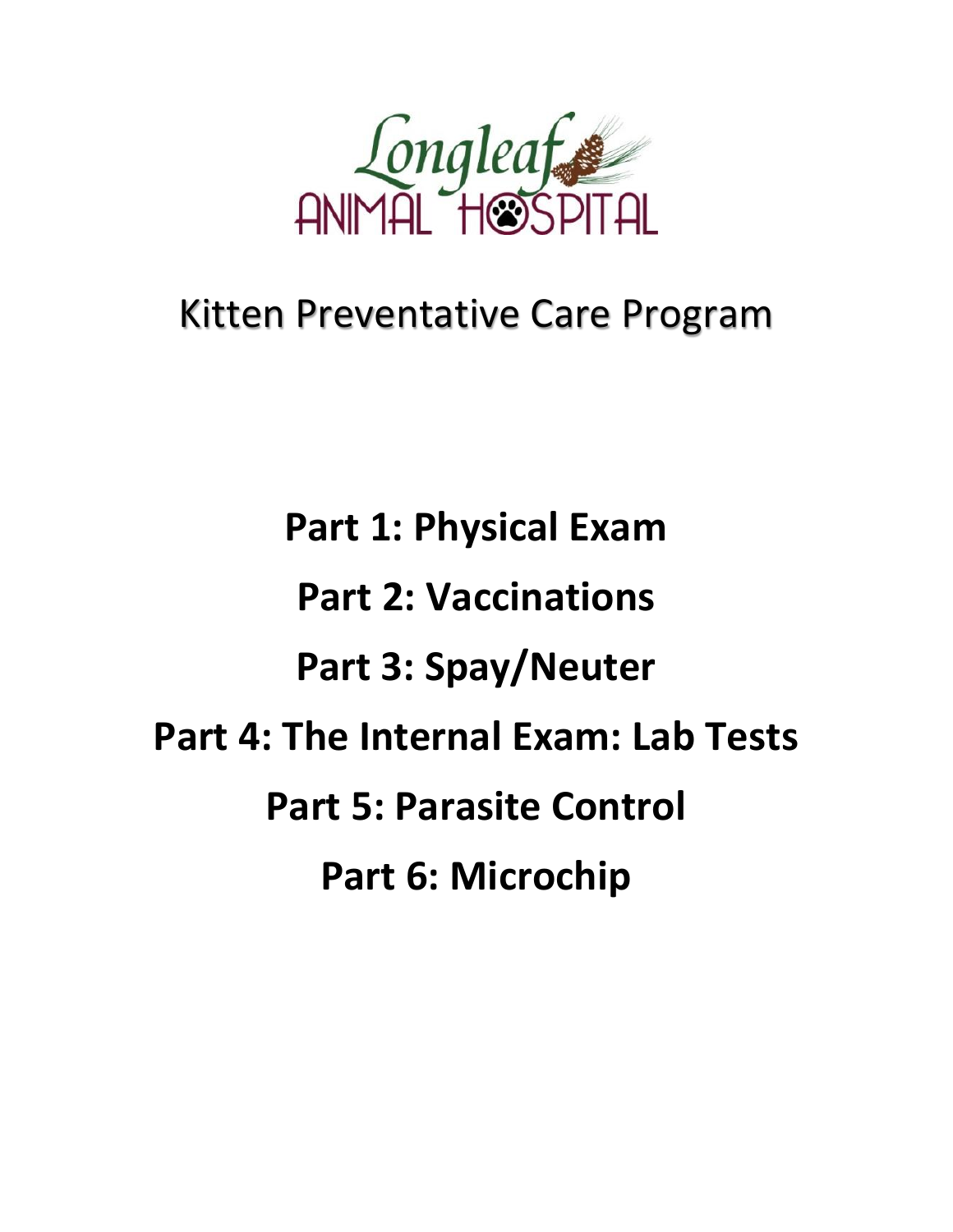

#### **PREVENTATIVE CARE PROGRAM FOR YOUR KITTEN**

This is an exciting time with the arrival of your new kitten whether this is your first or new addition to your growing family! The doctors and staff at Longleaf Animal Hospital want to provide the best medical care for your new kitten. We have developed a preventative health program with the goal of keeping your family member happy, active and vital throughout their lifetime. Our preventative kitten program can be broken down into six (6) but equally important parts:

- 1. Physical exam
- 2. Vaccinations
- 3. Spay/Neuter
- 4. The Internal Exam: Lab tests
- 5. Parasite Control
- 6. Microchip

We like to start this process at 6-8 weeks age. In order to complete the program, we will be seeing you both every 3 to 4 weeks watching them grow with you until they are 4-6 months old. Do not worry if your kitten is a bit older than 6-8 weeks age when they joined the family. We will guide you through where your kitten fits into this program and make sure they receive everything they need.

Vaccinations and parasite control prevent disease from ever hurting our pets. Physical exams and Lab tests can help us to detect any problems early before symptoms are noticed. This can allow us the potential to make simple changes that can prevent severe conditions or emergency visits in the future.

This handout is meant as a resource. Websites have been included if you are interested in more in-depth information about the recommendations.

- 1. **Physical exam** is the first step.
	- a. Veterinarians use all their senses to detect any abnormalities in your family member by examining your kitten from nose to tail (eyes, nose, ears, teeth, heart, lungs, abdomen, muscle, bones, lymph nodes, haircoat/skin etc.).
		- i. Sight
			- 1. Example:
				- a. General attitude?
				- b. How do they carry themselves? Ear position? Body Language? Tail position?
				- c. How do they interaction with everyone in the room?
				- d. Fat or thin?
		- ii. Hearing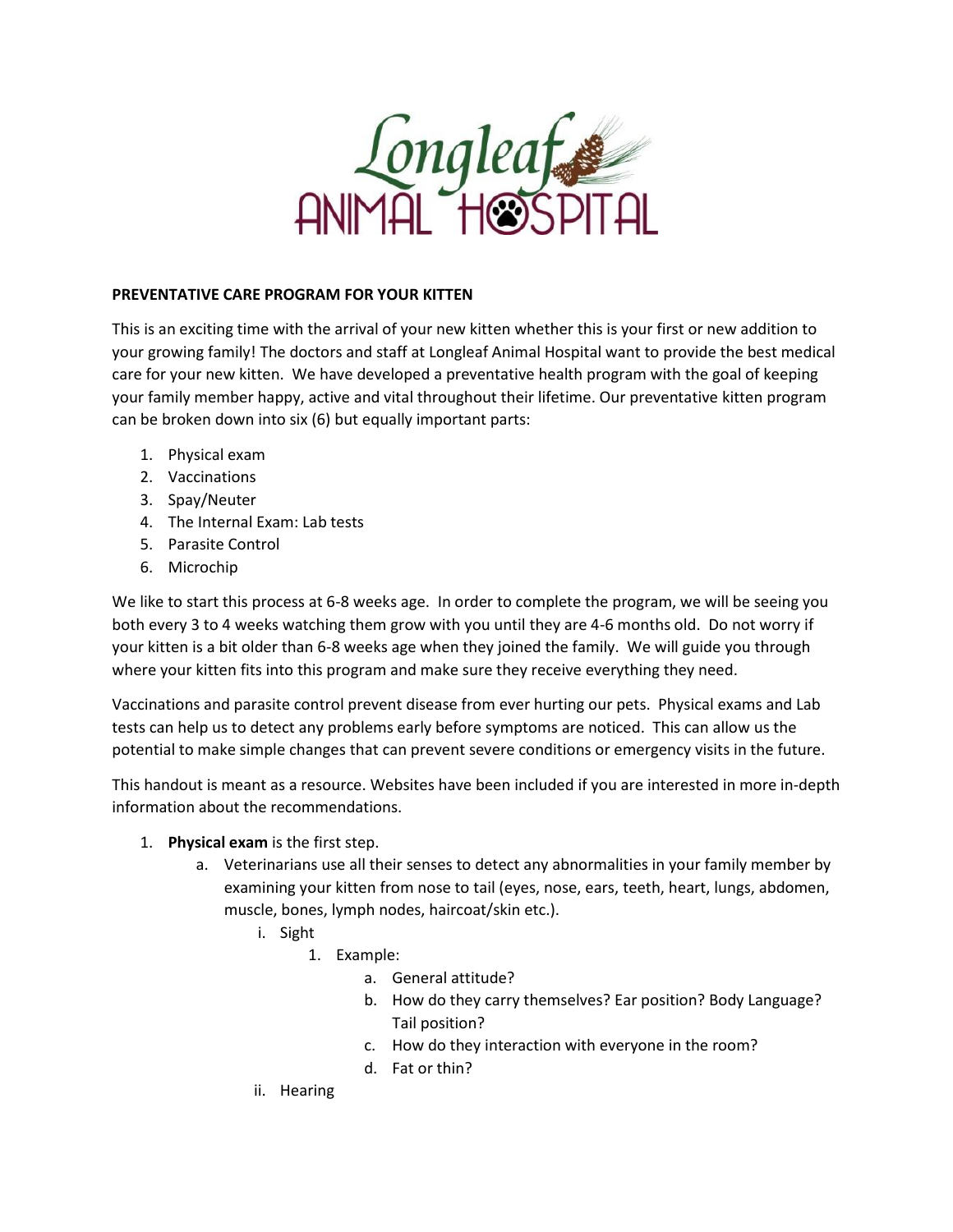- 1. Example:
	- a. Can you hear the kitten breathe? What does their cough sound like? How many times did they sneeze or cough?
	- b. Use of stethoscope to hear heart, lungs, and gut sounds
	- c. Does their purr or meow sound normal?
- iii. Touch
	- 1. Abdomen feels normal? Sensitive to touch?
	- 2. Any lumps or bumps? Hernias?
	- 3. Any swelling or wounds?
	- 4. Haircoat texture and skin feel normal? Feel scabs?
	- 5. Fat or thin?
- iv. Smell
	- 1. Bad breath?
		- a. Diabetes, kidney disease, and dental disease have a distinct smell
	- 2. Bad body odor?
		- a. Ears and skin diseases can be suspected as soon as you walk in an exam room by the smell
- b. Any abnormalities detected on physical exam can help us develop an individual plan which may include more specific diagnostic tests to identify the disease or injury
- c. Serial physical exams during your kitten visits will also help identify any abnormalities that your kitten may have been born with (i.e. congenital) or diseases that occur during growth.
- d. As an adult, annual examination is the minimum recommended frequency. Depending on your cat's health status, we may recommend more frequent visits to detect changes in their health status quicker
- 2. Lifestyle Appropriate **Vaccine Protocol**
	- a. 2013 Association of Feline Practitioners Guidelines <https://catvets.com/guidelines/practice-guidelines/feline-vaccination-guidelines>
	- b. Core vaccines are recommended for every cat
		- i. FVRCP (Feline Viral Rhinotracheitis, Calicivirus, Panleukopenia) and Rabies are the core vaccines for felines no matter their lifestyle.
			- **1.** Vaccination for Panleukopenia and Rabies have greatly reduced the occurrence of these fatal diseases.
			- **2.** Vaccinations are extremely important for your kitten because these youngsters are extremely susceptible at this age to these upper respiratory viruses and Panleukopenia. Kittens are losing the natural immunity from their mother's milk (colostrum), but these antibodies interfere with the vaccinations we will be giving. We want the vaccinations on board as soon as your kitten has lost its maternal immunity and we need two of these boosters to work after the maternal immunity is gone. On the other hand, some kittens receive very little or no immunity from their mother's. These babies need protection from their vaccinations much earlier.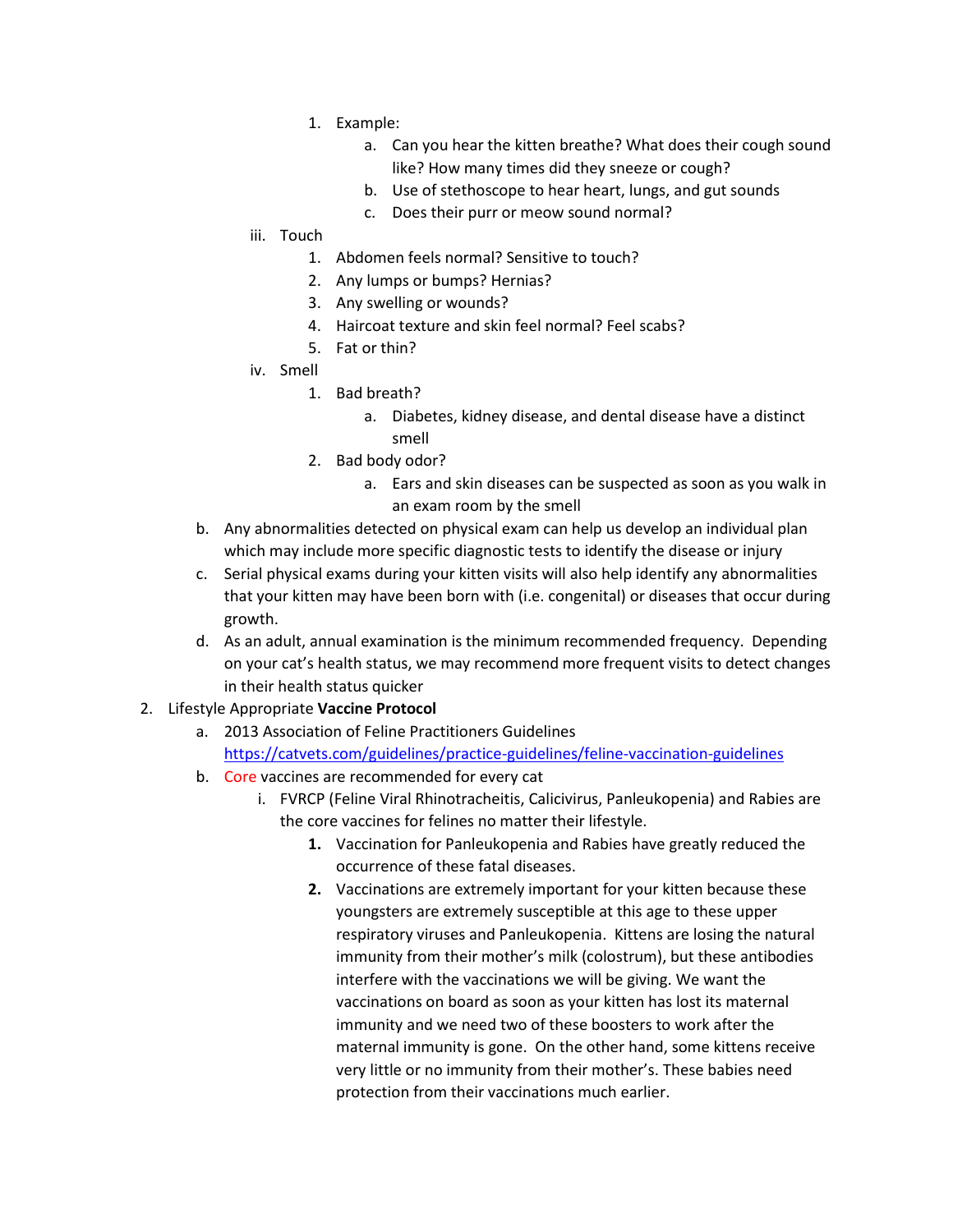- **3.** We are not able to tell which situation your kitten is in so we will follow the American Association of Feline Practitioners guidelines.
- **4.** We recommend the FVRCP every 3-4 weeks starting at 6-8 weeks of age making sure they receive two vaccinations after 12 weeks after of age
- **5.** These vaccinations are extremely effective at preventing these diseases, but you must follow the protocol for the vaccines to provide adequate immunity
- ii. Rabies is REQUIRED BY LAW! It is required for kittens greater than 16 weeks of age.
	- 1. Rabies will be given between 12-16 weeks of age as we are finishing up your FVRCP boosters.
	- 2. The initial Rabies vaccination will last for 1 year
- c. Non-Core vaccines are recommended for kittens at risk for contracting a specific disease based on your cat's age, lifestyle, and where you live \*\*\*See Appendix

#### **3. Spay/neuter**

- a. Adapted from WebMD Veterinary Reference from the ASPCA
	- i. <https://pets.webmd.com/reasons-spay-neuter-pet>
	- ii. Spaying: removing the ovaries and uterus of a female [pet-](https://pets.webmd.com/pet-health-assessment/default.htm)is a veterinary procedure that requires minimal hospitalization and offers lifelong health benefits.
	- iii. Neutering: Removing the testicles of your male pet-will vastly improve your pet's behavior and keep him close to home.

### *Benefits of spaying and neutering*

- **Spaying and neutering your pet is good for the community.** Stray animals pose a real problem in many parts of the country. They can prey on wildlife, cause car accidents, damage the local fauna and frighten children. Spaying and neutering packs a powerful punch in reducing the number of animals on the streets.
- **Spaying and neutering helps fight pet overpopulation.** Every year, millions of cats and dogs of all ages and breeds are euthanized or suffer as strays. These high numbers are the result of unplanned litters that could have been prevented by spaying or neutering.
- **It is highly cost-effective.**

The cost of your pet's spay/neuter surgery is a lot less than the cost of having and caring for a litter. It also beats the cost of treatment when your unneutered tom escapes and gets into fights with the neighborhood stray!

• **Spaying or neutering will NOT make your pet fat.**

Lack of exercise and overfeeding will cause your pet to pack on the extra pounds-not neutering. Your pet will remain fit and trim as long as you continue to provide exercise and monitor food intake.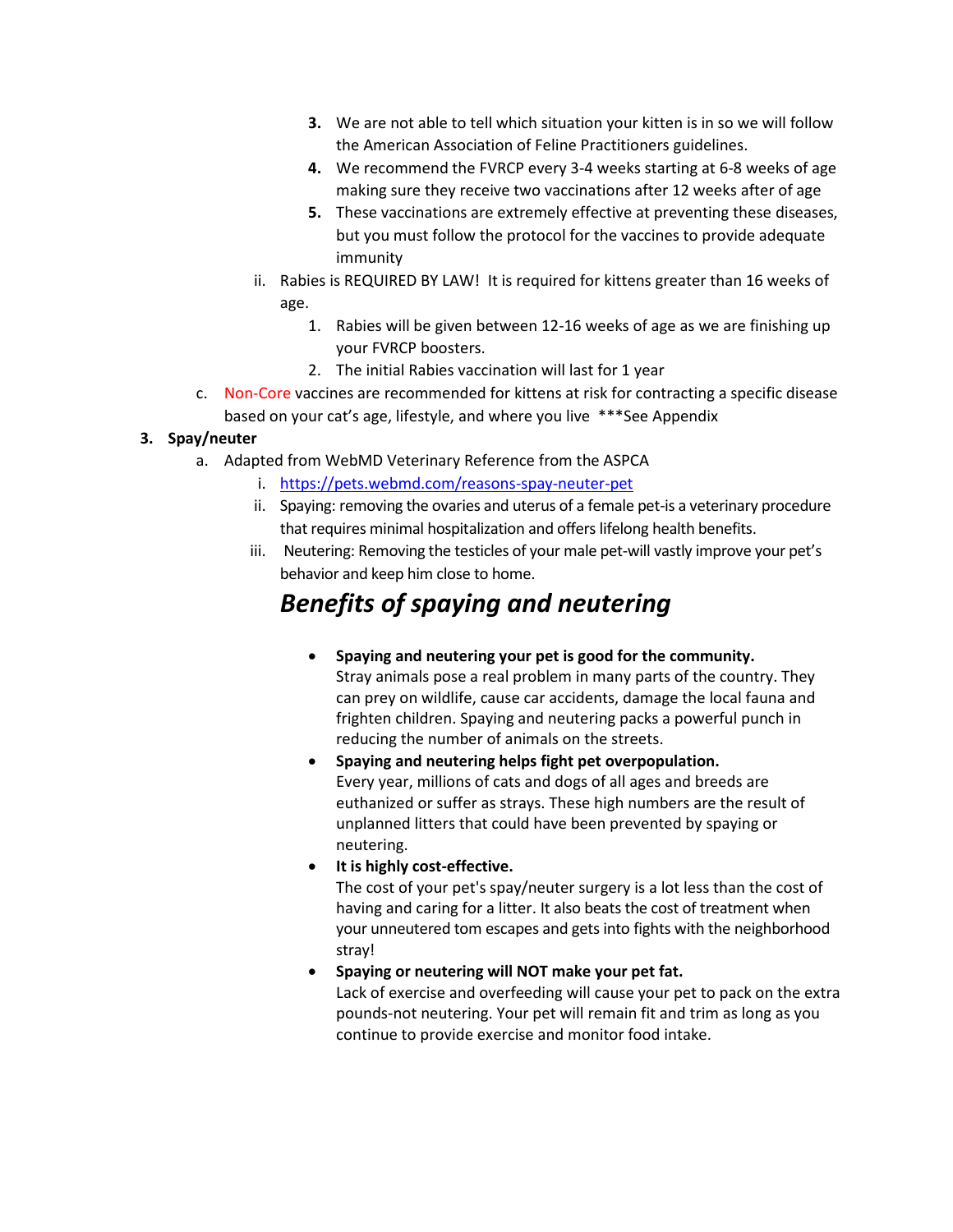| <b>Spaying</b>                                                                                                                                                                                                                                                                              | <b>Neutering</b>                                                                                                                                                                                                                                                                                                    |
|---------------------------------------------------------------------------------------------------------------------------------------------------------------------------------------------------------------------------------------------------------------------------------------------|---------------------------------------------------------------------------------------------------------------------------------------------------------------------------------------------------------------------------------------------------------------------------------------------------------------------|
| Your female pet will live a longer, healthier<br>life.<br>Spaying helps prevent uterine infections and<br>breast cancer, which is fatal in about 90<br>percent of cats. Spaying your pet before her<br>first heat offers the best protection from<br>these diseases.                        | Neutering provides major health benefits for<br>your male.<br>Neutering your male companion prevents<br>testicular cancer.                                                                                                                                                                                          |
| Your spayed female won't go into heat.<br>While cycles can vary, female felines usually go<br>into heat four to five days every three weeks<br>during breeding season. In an effort to<br>advertise for mates, they'll yowl and urinate<br>more frequently-sometimes all over the<br>house! | Your male cat won't want to roam away<br>from home.<br>An intact male will do just about anything to<br>find a mate! That includes jumping over<br>fences and making like Houdini to escape<br>from the house. And once he's free to roam,<br>he risks injury in traffic and fights with other<br>males.            |
|                                                                                                                                                                                                                                                                                             | Your neutered male will be much better<br><b>behaved.</b> Neutered cats focus their attention<br>on their human families. On the other hand,<br>unneutered cats may mark their territory by<br>spraying strong-smelling urine all over the<br>house. Many aggression problems can be<br>avoided by early neutering. |

- b. <https://www.aspca.org/pet-care/general-pet-care/spayneuter-your-pet>
- c. The recommendation for spaying and neutering for felines is 4 to 6 months of age.
- 4. "The internal exam**: Laboratory testing for parasites, parasitic diseases and general health**"
	- a. Not all diseases can be detected with a physical exam. These are silent, but deadly diseases. Your cat may be acting completely normal at home.
	- b. Feline Leukemia Virus **(FeLV)** and Feline Immunodeficiency Virus **(FIV)** testing
		- i. Once contracted these viruses are a "life sentence" for a cat. They remain infected for their lifetime and will continually deal with the effects of these diseases
		- ii. Both viruses cause suppression of the immune system which can mean a lifetime of poor health and even death
		- iii. These are cat-only diseases that are transmitted from their mother, bites, mating, and close living quarters
		- iv. Who should be tested?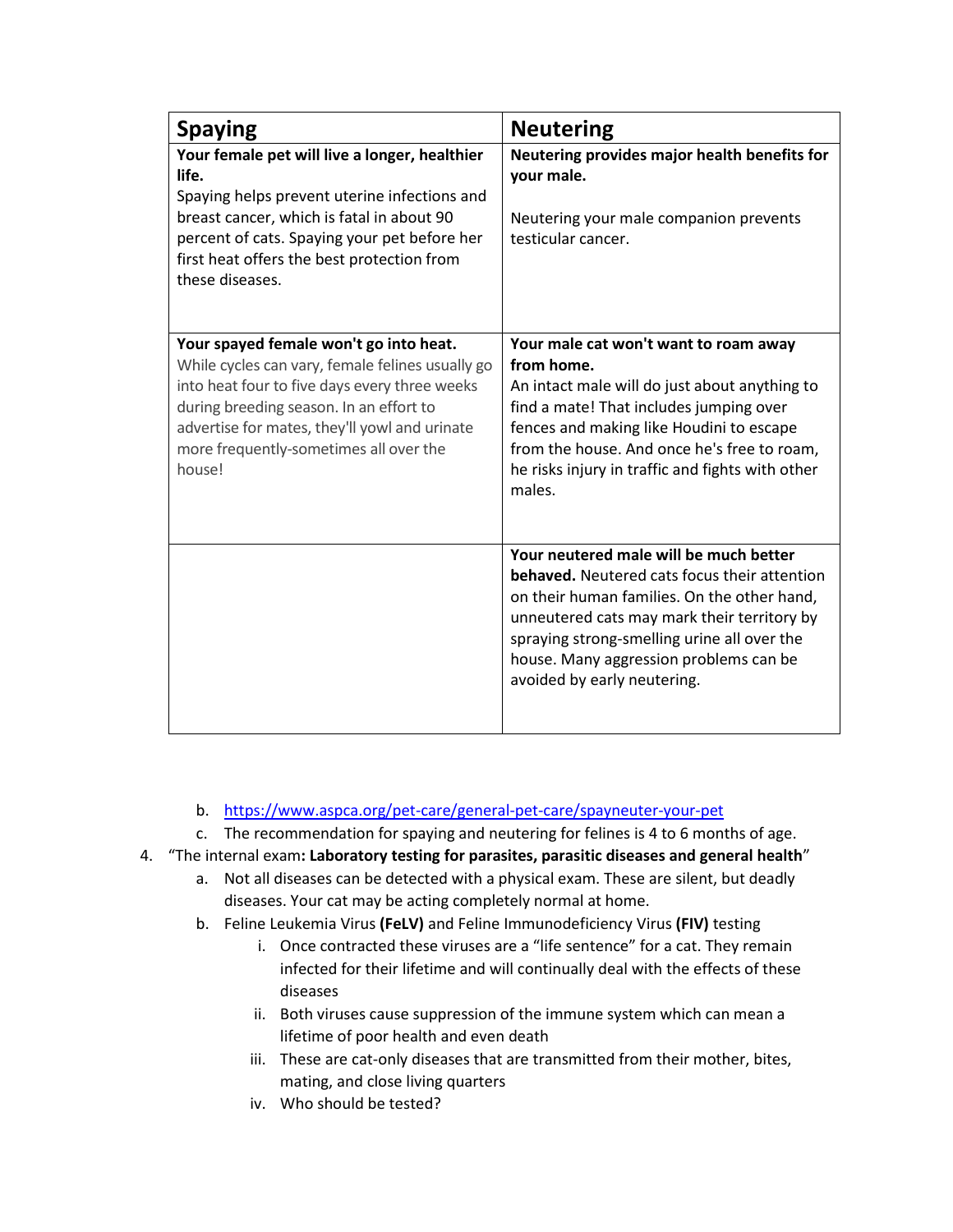- 1. Any cats and kittens about to be adopted or introduced into a new household
- 2. Any cats 30 days after recent exposure such as bite wound or abscess
- 3. Any cats about to be vaccinated for FeLV
- 4. Any sick cats with signs consistent of these diseases, regardless age, previous negative status and vaccination status
- v. **Fecal exam**
	- 1. A fecal (or stool) exam looks for intestinal parasites using a microscope because the parasites are not seen by the naked eye.
	- 2. Many of these parasites such as roundworms, hookworms, and coccidia can cause diarrhea which may lead to life-threatening dehydration and hypoglycemia (low blood sugar)
	- 3. Hookworms can suck enough blood from the small intestine that a kitten will require a blood transfusion in order to survive a severe hookworm infestation.
	- 4. Roundworms and hookworms can be transmitted from their mother. They can cause disease as early as 2 weeks of age.
	- 5. We want our children and grandchildren to able to play with their new kitten, but we must be aware that certain parasites such as roundworms and hookworms can cause serious diseases such as blindness and skin conditions in us too! To keep our children and whole family safe, our kittens and all pets must be kept free of these parasites!
	- 6. We recommended that we obtain at least 2 fecal samples that have no parasites seen during their initial kitten exams
	- 7. Companion Animal Parasite Council <https://capcvet.org/guidelines/general-guidelines/>
- c. Age appropriate **bloodwork and urine tests**
	- i. The physical exam is very useful for determining many abnormalities, but it will not detect subtle, internal changes.
	- ii. Early detection can give us more time to intervene and change outcomes and it can also prevent emergencies.
	- iii. These tests are helpful in identifying common diseases early like kidney disease, liver conditions as well evaluate the condition of the circulatory and immune system
	- iv. When you have your kitten spayed/neutered, they are about to undergo their first anesthetic procedure. No anesthesia is without risk. We recommended that all pets receive pre-anesthetic bloodwork that helps to reduce these risks by detecting these internal abnormalities. In young animals, bloodwork can help identify congenital problems that may complicate anesthesia if left undetected.
- 5. **Parasite control** is another important part of a preventative care because parasites can cause serious diseases themselves as well as transmit disease
	- a. Heartworm, intestinal parasite, flea, and tick medications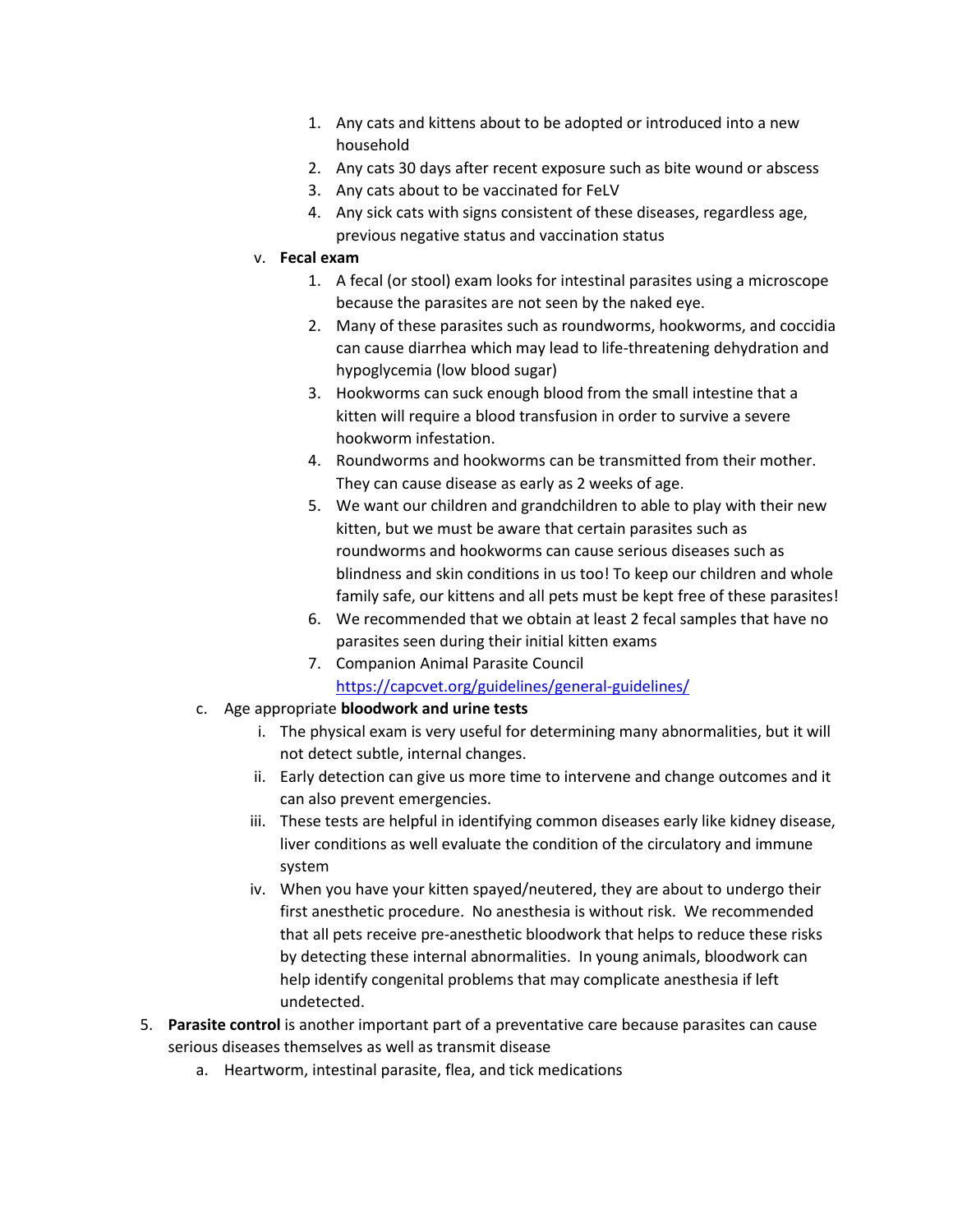- i. Many of the flea, tick, roundworm, hookworm, ear mite and heartworm medication used to prevent infestations of these parasites are safe to start as early as 8 weeks of age
- ii. Deciding what products are right for your kitten is a discussion needed with your veterinarian based on your cat's health status and your lifestyle.
- b. Companion Animal Parasite Counci[l https://capcvet.org/](https://capcvet.org/)
- c. American Heartworm Societ[y https://www.heartwormsociety.org/](https://www.heartwormsociety.org/)
- 6. Microchip
	- a. A microchip is a permanent form of ID for your pet
	- b. Microchipping is a simple procedure. A veterinarian simply injects a microchip for pets, about the size of a grain of rice (12mm), beneath the surface of your pet's skin between the shoulder blades. The process is similar to an injection and takes only a few seconds. No anesthetic is required.
	- c. The microchip itself has no internal energy source, so it will last the life of your pet. It is read by passing a microchip scanner over the pet's shoulder blades. The scanner emits a low radio frequency that provides the power necessary where the chip is located to transmit the microchip's unique ID code and positively identify the pet.
	- d. If your pet gets lost and is taken to an animal shelter or veterinarian, they will scan the microchip to read its unique ID code. This is the number used by HomeAgain to identify the pet and retrieve your contact information, which is used to contact you and reunite you with your pet.
	- e. <https://www.homeagain.com/what-is-a-microchip.html>
	- f. Longleaf Animal Hospital places the HomeAgain microchip
		- i. This microchip can be read by scanners worldwide which is required for families who want to travel with their pets with overseas.
	- a. By having a HomeAgain microchip, you can obtain free advice from a toxicologist at the SPCA pet poison control hotline (1-888-426-4435)
		- ii. Without the microchip, the consultation fee would be \$65 per case.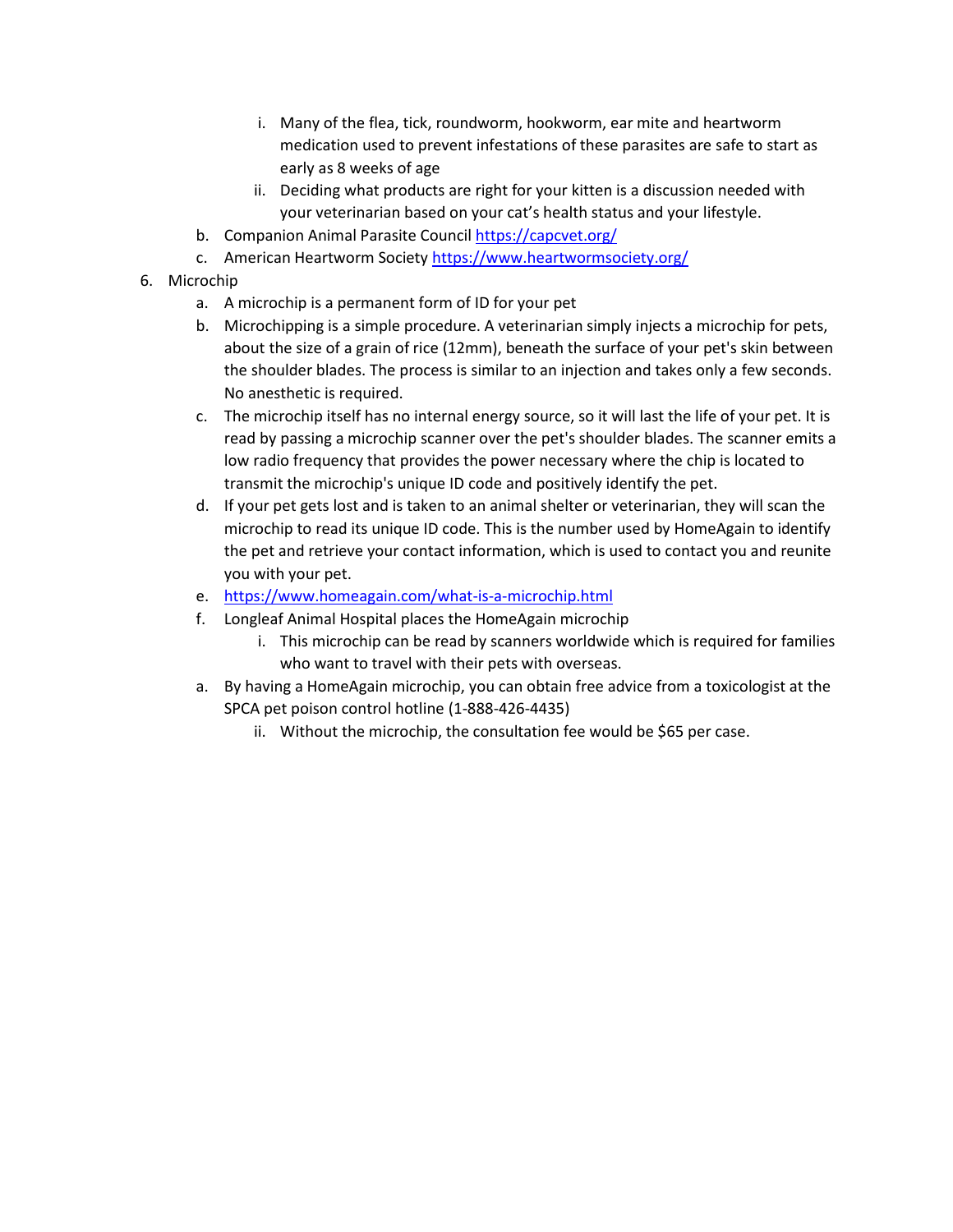General resources:

- 1. For all your after-hour questions and emergencies, call Small Animal Emergency Services
	- b. "When we are closed, they are open!"
	- c. Phone: 910-246-0405
	- d. 5901 US Highway 1 North, Vass, NC
	- e. Website[: http://www.saesnc.org/](http://www.saesnc.org/)
- 2. ASPCA pet poison control
	- a. Great resource to quickly answer: "Is this poisonous or not?"
	- b. Staffed 24 hours a day/7 day a week by toxicologists
	- c. <https://www.aspca.org/pet-care/animal-poison-control>
	- d. 1-888-426-4435
	- e. One time \$65 consultation fee unless you have Home Again Microchip then it is FREE!
- 3. Veterinary Partner Website is a great general resource on everything to do with veterinary medicine written for owners <https://veterinarypartner.vin.com/> that is trusted by veterinarians
- 4. On our website, [www.longleafanimalhospital.com,](http://www.longleafanimalhospital.com/) you can find links to:
	- a. Our on-line pharmacy, Vetsource, through the Home Delivery button at the bottom left of our home page
	- b. Here under client center, you will find ways to connect with us electronically by signing up for Petly where you can request appointments and prescriptions on-line, send a message, and view your pet's medical history yourself.
- 5. Two great websites for everything cat including health and behavior!
	- a. Ohio State Indoor Cat Initiative<https://indoorpet.osu.edu/cats>
	- b. American Association of Feline Practitioners [https://catfriendly.com/keep-your-cat](https://catfriendly.com/keep-your-cat-healthy/cat-friendly-practice/)[healthy/cat-friendly-practice/](https://catfriendly.com/keep-your-cat-healthy/cat-friendly-practice/)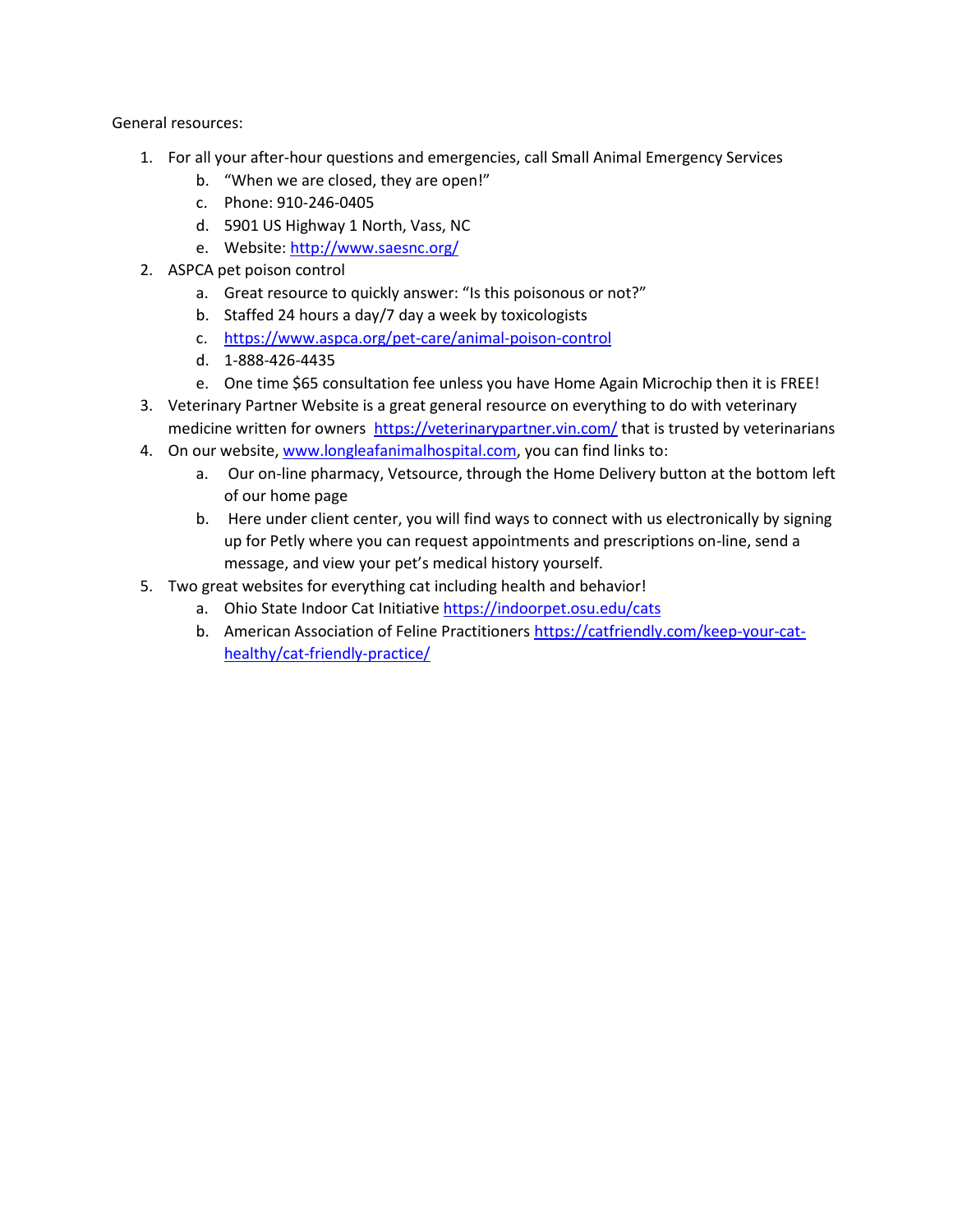

## **Feline Vaccination Protocol**

| Name of Core<br><b>Vaccine</b> | <b>Disease</b>                                             | <b>Booster interval</b>                                                                                                                                                                                            |
|--------------------------------|------------------------------------------------------------|--------------------------------------------------------------------------------------------------------------------------------------------------------------------------------------------------------------------|
| <b>FVRCP</b> combo             | Feline Viral Rhinotracheitis-Calicivirus-<br>Panleukopenia | Administer the first<br>dose as early as 6<br>weeks of age, then<br>every 3-4 weeks<br>until 16-20 weeks<br>of age; Revaccinate<br>1 year after primary<br>series; thereafter,<br>boost every 3 years,<br>lifelong |
| <b>Rabies</b>                  | <b>Rabies</b>                                              | Every 3 years after<br>initial 1-year<br>vaccination                                                                                                                                                               |

| <b>Name of Non-Core</b><br><b>Vaccine</b> | <b>Disease</b>  | <b>Booster interval</b>                                                                                                               |
|-------------------------------------------|-----------------|---------------------------------------------------------------------------------------------------------------------------------------|
| <b>FeLV Vaccine***</b>                    | Feline Leukemia | Administer the first dose as<br>early as 6 weeks of age,<br>then every 3-4 weeks until<br>16-20 weeks of age;<br>Revaccinate annually |